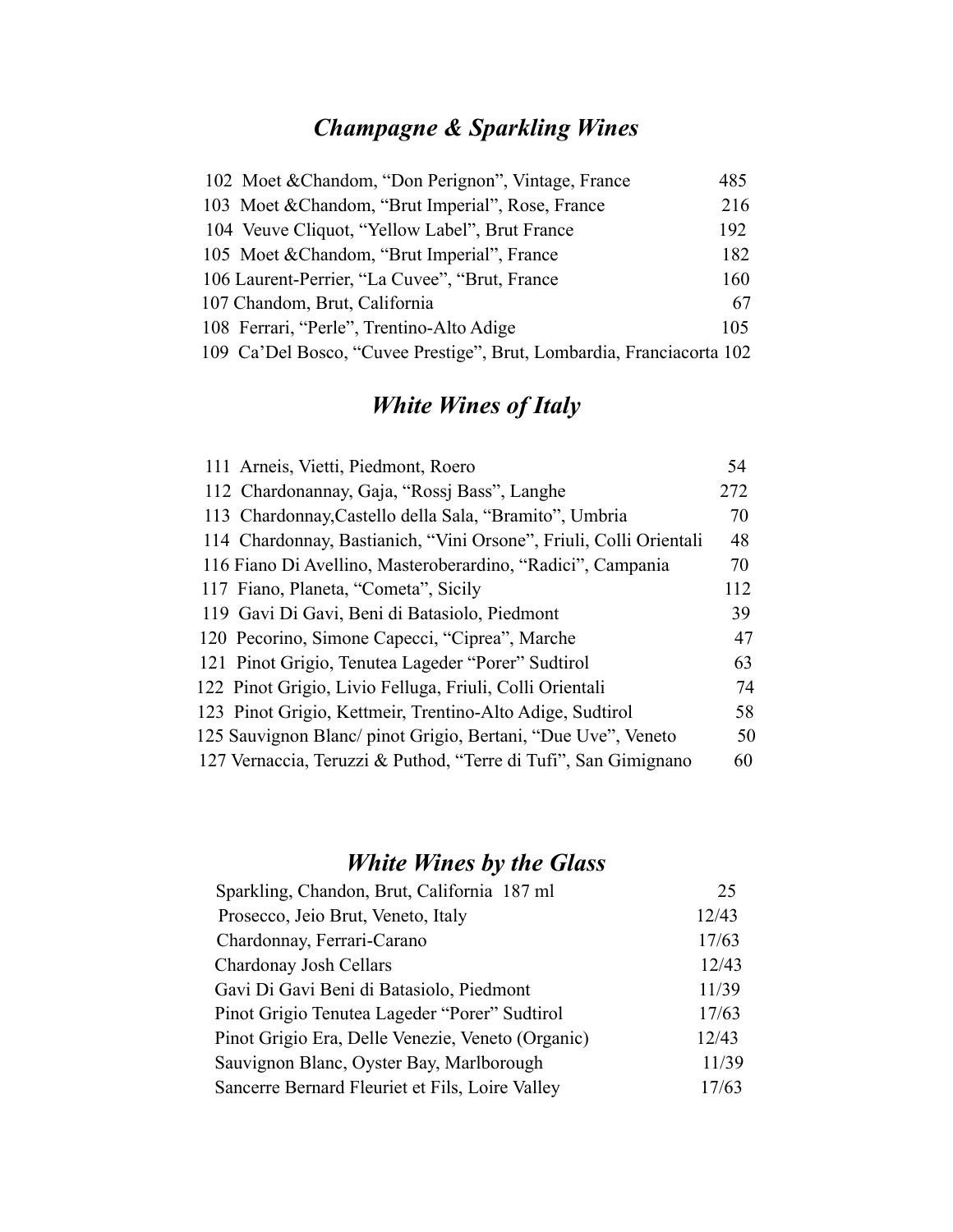| Riesling, Pierre Sparr, "Grand reserve" Alsace | 12/43 |
|------------------------------------------------|-------|
| White Blend Esporao Branco Reserva, Alentejo   | 14/51 |

#### *Rose Wines by the Glass*

*Rose of Pinot Noir, Willamette Valley Vineyards, "Whole cluster", Willamette Valley 13/47*

*Provence, Chateau D'Eslans, "Whispering Angel" Cotes de Provence 19/71*

#### *Red Wines by the Glass*

| Cabernet Sauvignon, Daou, Paso Robles                   | 16/59 |
|---------------------------------------------------------|-------|
| Cabernet Sauvignon, Canvas Back                         | 25/95 |
| Cabernet Sauvignon, Ferrari Carano                      | 23/87 |
| Chianti Classico, Volpaia, Tuscany                      | 16/59 |
| Malbec Luigi Bosca, Lujan de Cuyo                       | 15/55 |
| Pinot Noir Angels Ink, Central Coast                    | 15/55 |
| Red Blend, Ferrari Carano, "Siena", Sonoma County 19/71 |       |
| Super Tuscan, II Poggione, Tuscany                      | 13/47 |

#### *Red Wines of Italy*

| 128 Aglianico, Feudi di San Gregorio, "Serpico" Campania       | 224 |
|----------------------------------------------------------------|-----|
| 129 Aglianico, Masteroberardino, "Radici", Riserva, Taurasi    | 161 |
| 130 Amarone, Bertani, Veneto, Valpolicella                     | 270 |
| 131 Amarone Bertani, "Valpantena", Veneto Valpolicella"        | 150 |
| 132 Amarone Buglioni, Classico Valpolicella                    | 140 |
| 133 Brunello Di Montalcino, Castiglion del <i>Bosco</i>        | 207 |
| 134 Brunello Di Montalcino, Col D'Orcia, Tuscany               | 123 |
| 135 Barolo, Maechesi di Barolo, "Tradizione", Piedmont         | 140 |
| 136 Barolo, Villadoria, Riserva, Piedmont                      | 154 |
| 137 Barbaresco, Pio Cesare, Piedmont                           | 224 |
| 138 Barbaresco, Pertinace, "Vigneto Marcarini", Piedmont       | 128 |
| 139 Chianti Classico, Ruffino, riserva Ducale, "Gold", Tuscany | 123 |
| 140 Chianti Classico Castello di Montasanto, riserva, Tuscany  | 77  |
| 141 Chianti Classico, Rocca delle Macie, Riserva,              |     |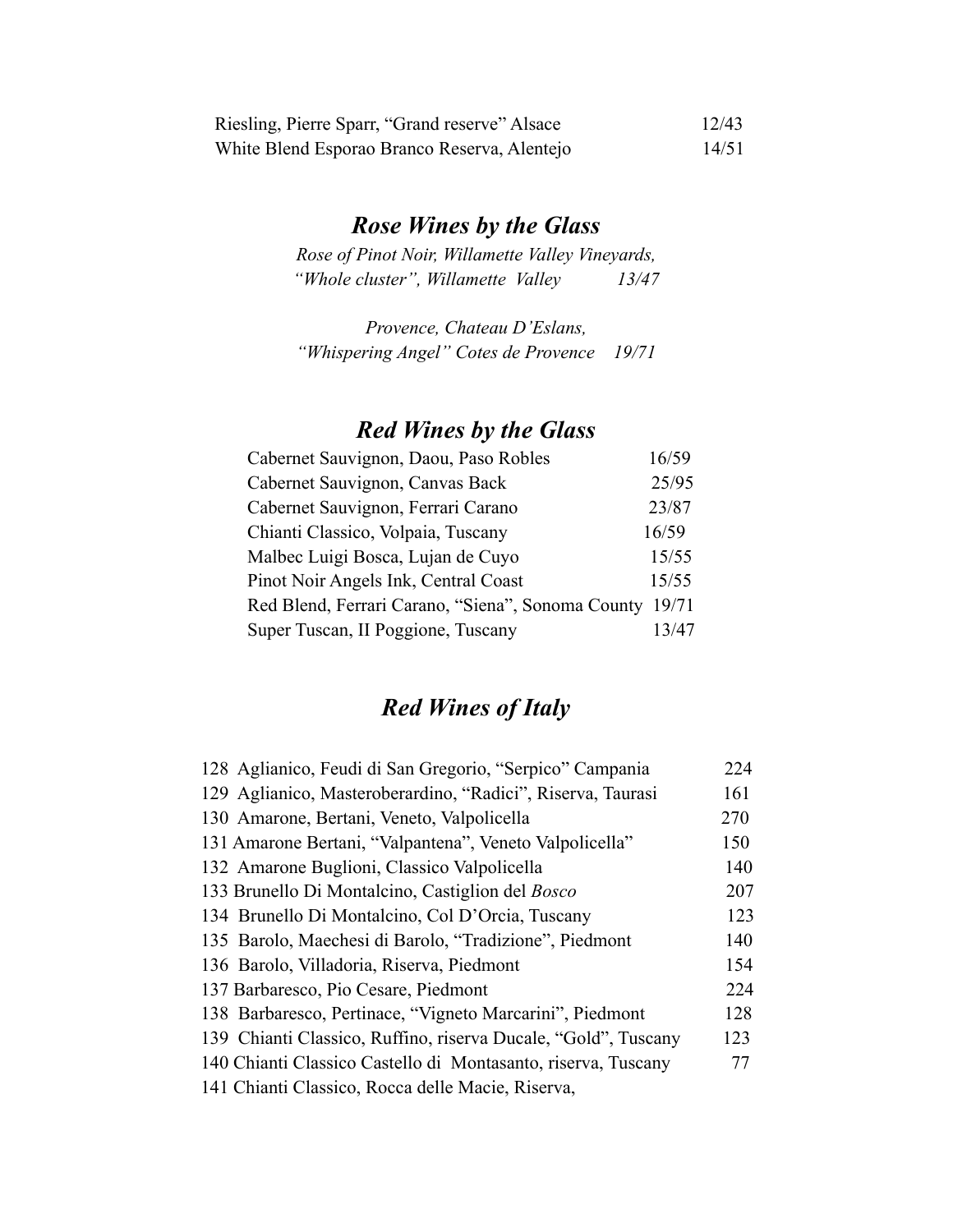| "Famiglia Zingarelli", Tuscany                         | 73  |
|--------------------------------------------------------|-----|
| 142 Chianti Classico, Badia a Coltibuono, Tuscany      | 56  |
| 143 Dolcetto D'Alba, Pio Cesare, Piedmont              | 64  |
| 144 Etna Rosso, Gaja, "Idda", Sicily                   | 125 |
| 145 Cerasuolo Di Vittoria Donnafugata, Sicily          | 75  |
| 146 Super Tuscan, Gaja Ca' Marcanda, "Promis", Tuscany | 146 |
| 147 Super Tuscan, II Poggione, Tuscany                 | 47  |
| 148 Super Tuscan, Antimori "Tignanello", Tuscany       | 345 |

### *Half Bottles*

### *White Wines*

| 150 Chardonnay, Crossbarn by Paul Hobbs, Sonoma Coast | 34 |
|-------------------------------------------------------|----|
| 151 Gavi Di Gavi La Scolca, "Black Label " Piedmont   | 35 |

### *Red Wines*

| 152 Cabernet Sauvignon, Quilt, Napa Valley                  |    |
|-------------------------------------------------------------|----|
| 153 Chianti Classico, Ruffino, Riserva ucale, "Tan" Tuscany | 39 |

## *White Wines of U.S.A.*

| 154 Bordeaux Blanc Blend, Delille Cellars                  |     |
|------------------------------------------------------------|-----|
| "Chaleur Estate", Washington                               | 105 |
| 155 Chardonnay, Cakebread Cellars, Napa Valley             | 140 |
| 156 Chardonnay, Grgich Hill, Napa Valley                   | 123 |
| 157 Chardonnay, Freemark Abbey, Napa Valley Rutherford     | 102 |
| 158 Chardonnay, Jordan Sonoma Russian River Valley         | 98  |
| 159 Chardonnay, Clos du Val, Carneros                      | 78  |
| 160 Chardonnay, Patz & Hall Sonoma Russian River Valley    | 68  |
| 162 Chardonnay, Sterling Vineyards, Napa Valley            | 61  |
| 163 Chardonnay, Au Bon Climat, Santa Barbara               | 54  |
| 165 Fume Blanc, Ferrari-Carano, California, Sonoma         | 40  |
| 166 Pinot Grigio, Ferrari-Carano, California, Sonoma       | 44  |
| 167 Riesling A to Z Wineworks, Organic, Oregon             | 46  |
| 168 Riesling, Dr. Konstantin Frank, New York, Finger Lakes | 37  |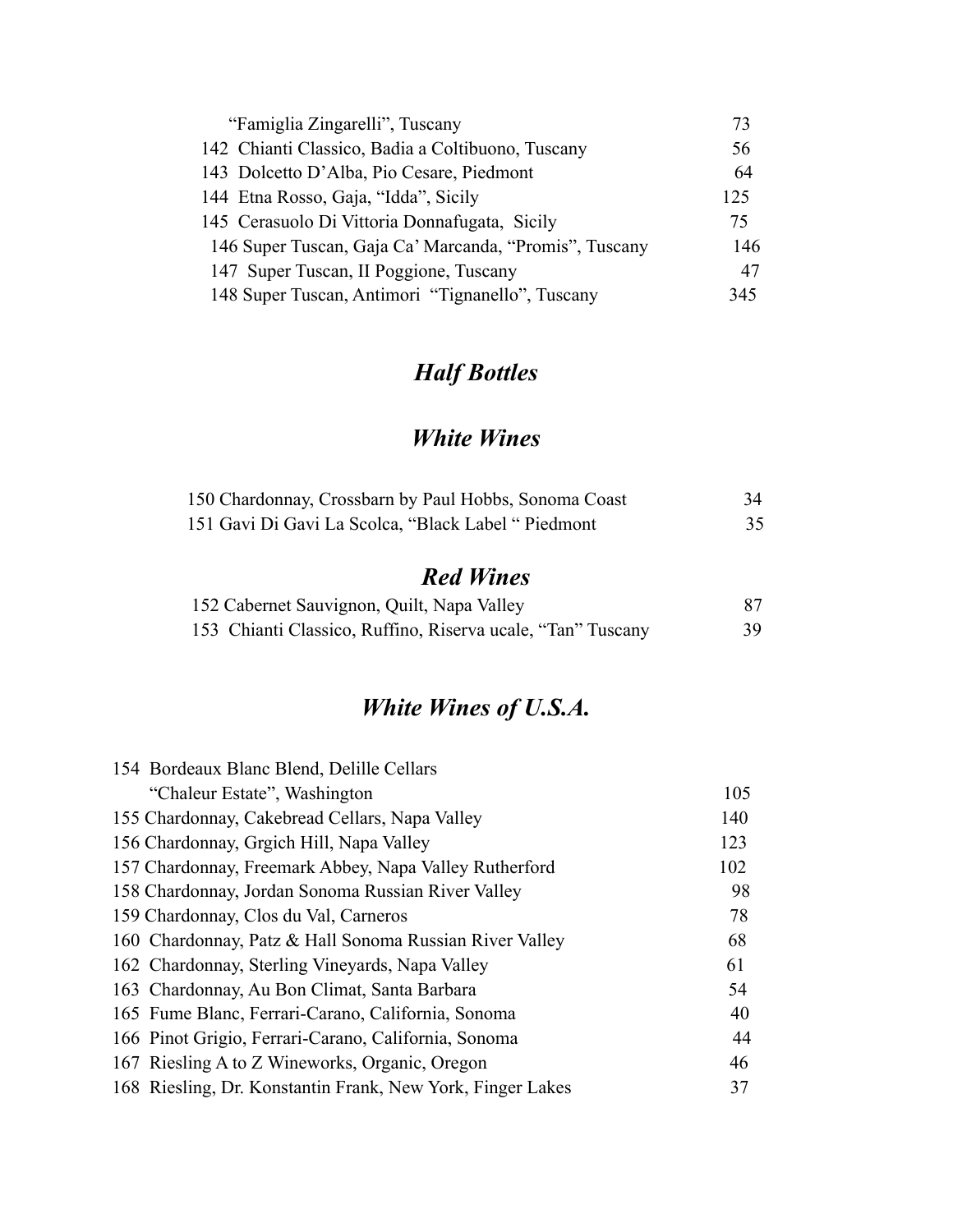| 169 Sauvignon Blanc, Duckhorn Vineyards, Napa Valley              | 77  |
|-------------------------------------------------------------------|-----|
| 170 Sauvignon Blanc, Chalk Hill, Sonoma, Chalk Hill               | 55. |
| 171 Sauvignon Blanc, Honig, Napa Valley                           | 58. |
| 172 Sauvignon Blanc, Sterling Vineyards, California Central Coast | 37  |
| 173 White Blend, Conumdrum, California                            | 42  |

# *Rose Wines of the U.S.A*

| 174 Rose of Pinot Noir, Willamette Valley Vineyards |  |
|-----------------------------------------------------|--|
| "Whole cluster", Willamette Valley"                 |  |

# *Red Wines of the U.S.A*

| 655 |
|-----|
| 500 |
| 187 |
|     |
| 315 |
| 280 |
|     |
| 228 |
|     |
| 228 |
| 175 |
| 170 |
| 131 |
|     |
| 123 |
| 91  |
|     |
| 82  |
| 74  |
| 59  |
| 87  |
| 82  |
| 280 |
|     |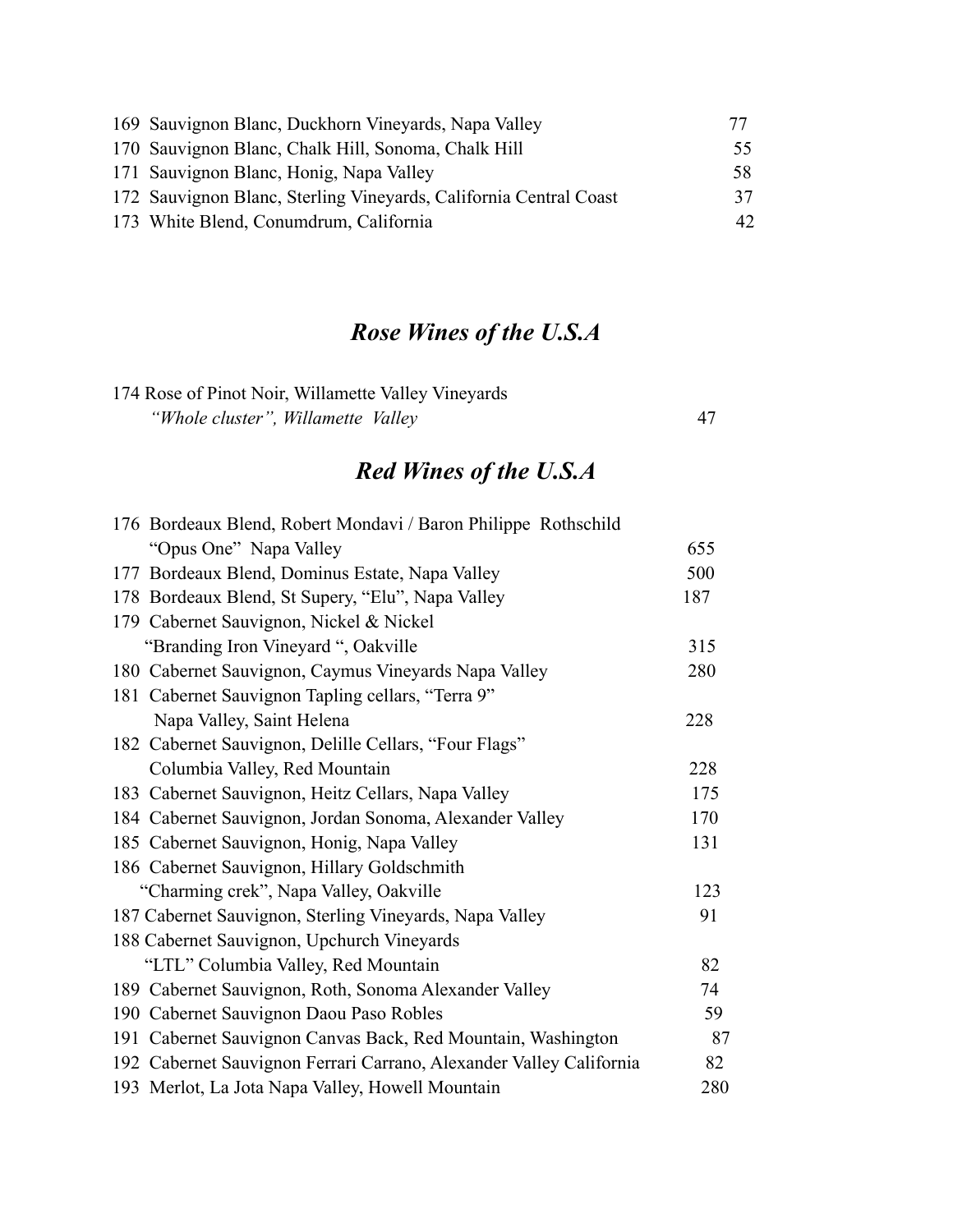| 194 Merlot Duckhorn Vineyards, Napa Valley                | 175 |
|-----------------------------------------------------------|-----|
| 195 Merlot, Taub Family Vineyards, Napa Valley Oakville   | 98  |
| 196 Merlot Ferrari- Carano Sonoma                         | 70  |
| 197 Merlot, Flora Springs, Napa Valley                    | 65  |
| 198 Pinot Noir, Beaux Freres, "Beaux Freres Vineyards"    |     |
| Willamette Valley Ribbon Ridge                            | 247 |
| 199 Pinot Noir, Belle Glos, "Clark & Telephone Vineyards" |     |
| Santa Barbara, Santa Maria Valley                         | 157 |
| 200 Pinot Noir Hartford Court Sonoma Russian River Valley | 93  |
| 201 Pinot Noir Angels Ink, Central Coast                  | 55  |
| 202 Red Blend Ferrari-Carano "Siena", Sonoma County       | 71  |
| 203 Red Blend Overture by Opus One Napa Valley            | 300 |
| 204 Zinfandel, Rabble, "Mossfire Ranch", Paso Robles      | 63  |

### *White Wines of France*

| 205 Puligni Montrachet, Domaine Jean Pascal & Fils Burgundy      | 168 |
|------------------------------------------------------------------|-----|
| 206 Bourgogne Chauteau du Meursault, "Clos du Chateau", Burgundy | 140 |
| 207 Pouilly Fuisse, Joseph Droubin Burgundy                      | 85  |
| 208 Pouilly-Fume, de Ladoucette, Loire Valley                    | 105 |
| 209 Sancere Domaine Benard Fleuriet, Loire                       | 70  |

#### *Rose Wines of France*

| 210 Provence Chateau d'Esclans, "Whispering Angel" |  |
|----------------------------------------------------|--|
| Cote de Provence                                   |  |

### *Red Wines of France*

| 211 Beaujolais, Joseph Drouhin, Beaujolais-Villages, Burgundy | 4 I |
|---------------------------------------------------------------|-----|
| 212 Bordeaux, Chateau Haut Beausejor, St Estephe              | 88  |
| 213 Bordeaux Chateau de Pez, St Estephe                       | 119 |
| 214 Bordeaux Mounton Cadet, Baron Philipe de Rothschild       | 39  |
| 215 Chateauneuf-Du-Pape Domaine de la Solitude, Rhone         | 121 |
| 216 Nuit Saint Georges, R Dubois & Fils, Burgundy             | 137 |

# *Wines of Argentina, Chile, Spain*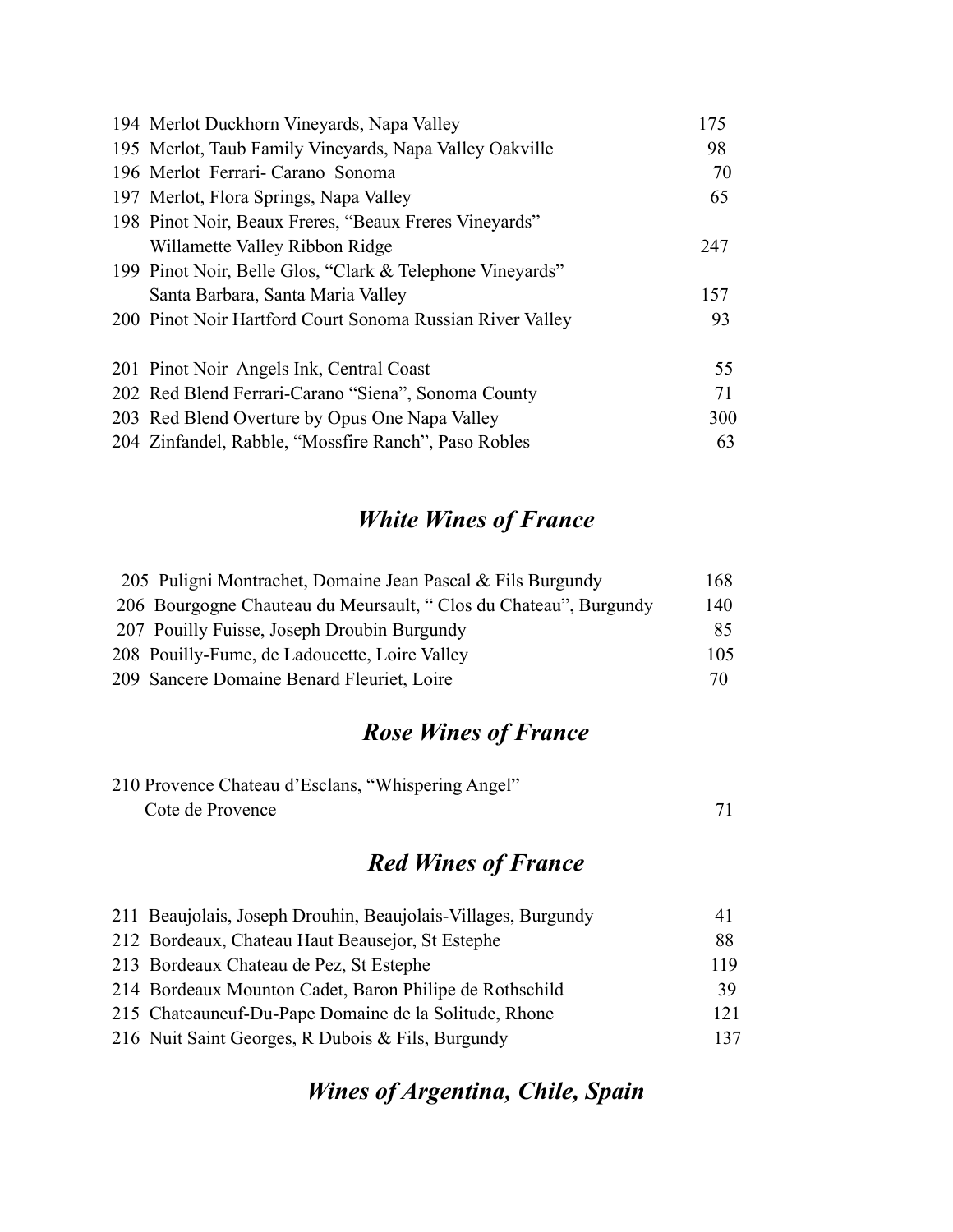## *Portugal & Uruguay*

| 222 Carmerene Marques de Casa Concha Valle Central Rapel     | 58 |
|--------------------------------------------------------------|----|
| 223 Merlot Lapostolle Cuvee Alexandre Apalta Rapel, Cochagua | 56 |
| 224 Rioja Faustino Gran Reserva, "1" Spain                   | 91 |
| 225 Rioja Marques de RIscal, Riserva Spain                   | 56 |
| 226 Rioja Montecillo Riserva Spain                           | 47 |
| 227 Malbec Luigi Bosca Lujan De Cuyo                         | 55 |
| 229 Tannat Garzon Uruguay                                    | 49 |
| 230 White Blend Esporao "Bico Amarelo" Vinho Verde           | 51 |

## *Wines of Australia & New Zeland*

| 231 Chardonnay Chateau Tanuda "Grand Barosa", Eden Valley     | 42 |
|---------------------------------------------------------------|----|
| 232 Sauvignon Blanc, Oyster Bay Marlbourgh                    | 39 |
| 233 Shiraz, Mollydooker, "The Boxer " Fleurieu, Mc Laren Vale | 86 |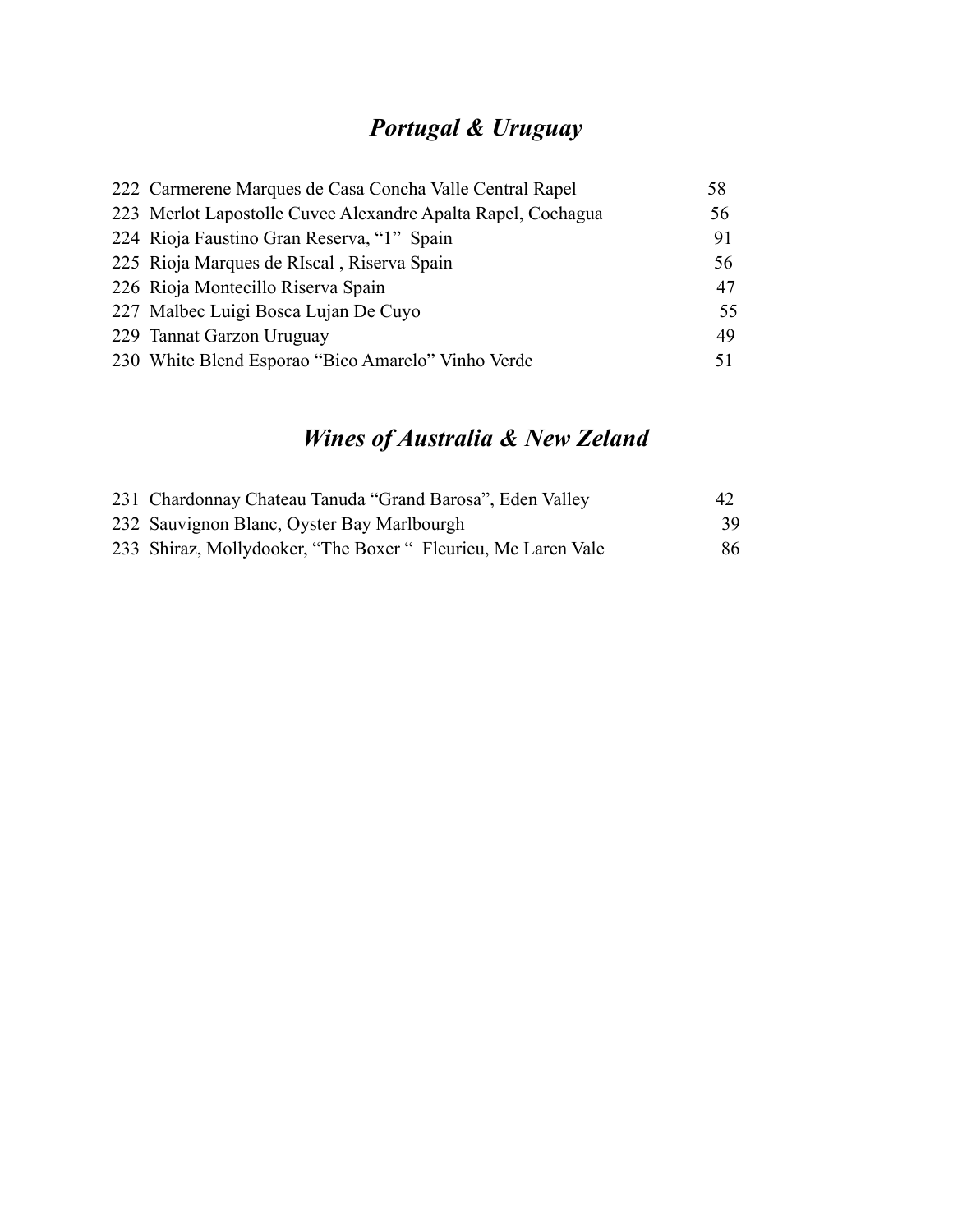*Lazy Acai / \$17 Vago Mezcal Espadin, Acai Liqueur, Lime & Orange Bitters*

*Paupirinha / \$16 Cachaca 51, Guava Puree. Lime & Sugar*

> *Santa Muerte / \$18 Don Julio Blanco, Cointreau St Germaine, Blackberry Puree & Lime*

*Samtini / \$18 Absolute Peach, Cointreau White Peach Puree& Lemon*

*New Fashion / \$16*